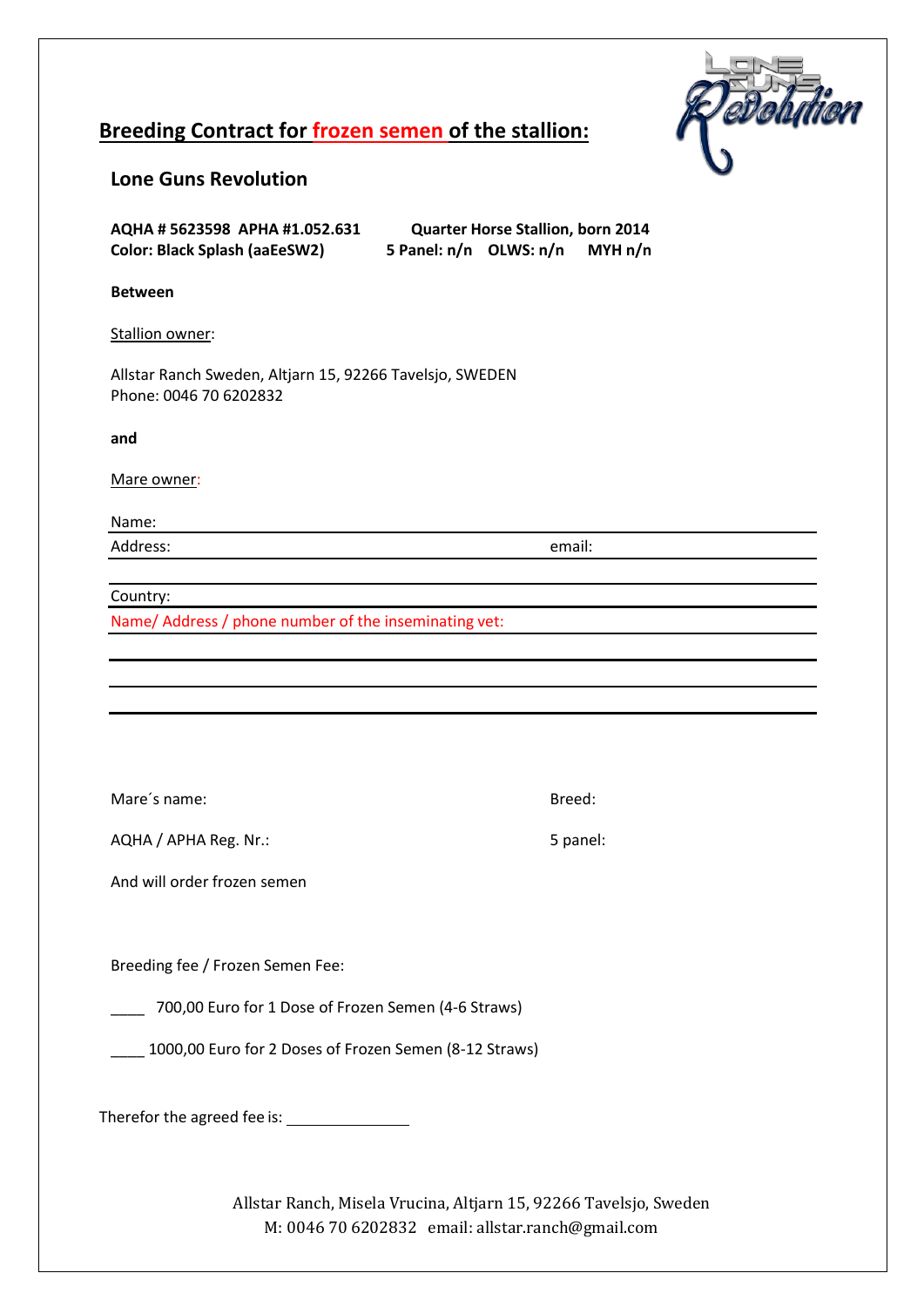

The mare owner agrees also to pay all freight charges on the container shipments. The postal charges will be billed by the breeding station.

The semen will ONLY be shipped if the breeding fee with side costs is completely paid!

This contract is for the Frozen Semen Doses and not a Breeding Fee for Mare. There are several Mares that can be bred with the amount of Straws purchased. No further breeding fee will be billed for the following year or several foals being born.

The stallion is paid in to the German DQHA Studbook.

Following documents have to be given to the stallion owner:

Copy of "Certificate of Registration" of the mare (prior of signing the contract and after breeding as confirmation) Only PSSM and HYPP n/n mares will be bred

The breeding fee should be paid to the following account:

Account owner: IBAN: SE91 6000 0000 0007 6348 6388 BIC : HANDSESS

The mare owner must inform the stallion owner if the mare has received until 31. Oct. of the breeding year inkl. breeding Dates!

#### **Semen Order:**

.

- 1. It is advisable to get in contact with the breeding station at least one week before the semen should be send
- 2. There is no delivery on Saturdays, Sundays and red days

Life Foal Guarantee (LFG)

This agreement does not include a live foal guarantee!

Exclusion of liability:

Stallion owner is not liable for:

Incorrect handling of the semen of the breeding station, shipment and of the insemination of the veterinarian.

Vet-Check your mare for breeding soundness! Work with an experienced veterinarian!

Allstar Ranch, Misela Vrucina, Altjarn 15, 92266 Tavelsjo, Sweden M: 0046 70 6202832 email: allstar.ranch@gmail.com